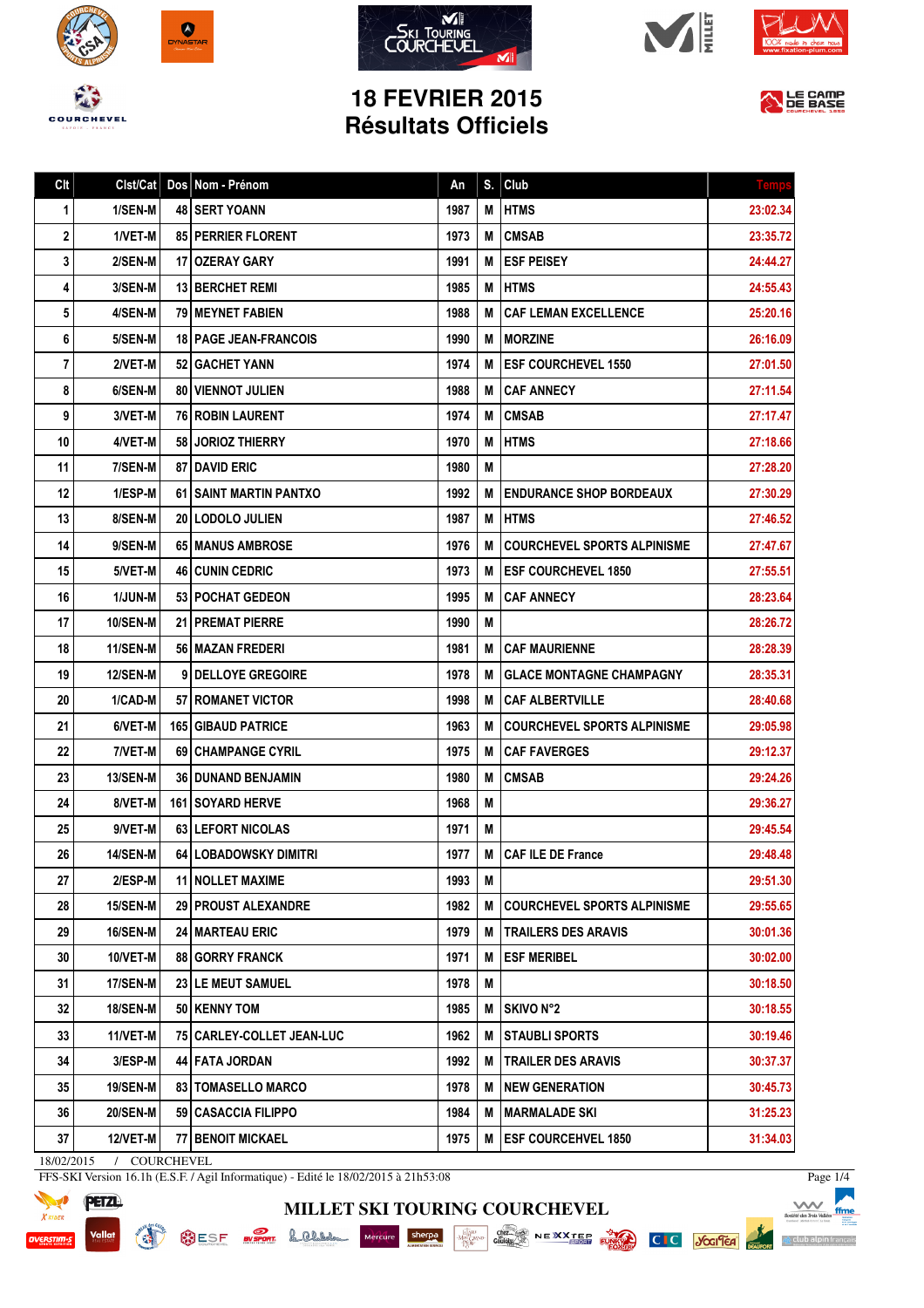| Clt | Clst/Cat        | Dos Nom - Prénom                     | An   | S. | Club                               | <b>Temps</b> |
|-----|-----------------|--------------------------------------|------|----|------------------------------------|--------------|
| 38  | 2/CAD-M         | 81 CARLEY-COLLET HUGO                | 1999 | M  | <b>STAUBLI SPORTS</b>              | 31:36.64     |
| 39  | 1/SVET-M        | 54   MALVOLTI MARC                   | 1955 | M  | <b>TEAM ISERE</b>                  | 31:42.64     |
| 40  | 13/VET-M        | <b>74 CHEVALLIER LAURENT</b>         | 1971 | M  | <b>CAF ALBERTVILLE</b>             | 31:45.51     |
| 41  | <b>21/SEN-M</b> | <b>5 CORNU SULIVAN</b>               | 1984 | M  |                                    | 31:51.43     |
| 42  | 14/VET-M        | <b>7 FARGIER OLIVIER</b>             | 1969 | M  | <b>FUNKY FOX</b>                   | 31:54.73     |
| 43  | 15/VET-M        | <b>72 DAVID GREGORY</b>              | 1971 | M  |                                    | 31:56.50     |
| 44  | 16/VET-M        | <b>171   CHAMBARD DOMINIQUE</b>      | 1957 | M  | <b>ESF COURCHEVEL 1850</b>         | 32:13.33     |
| 45  | 17/VET-M        | <b>86 SILVESTRE LIONEL</b>           | 1975 | M  |                                    | 32:28.01     |
| 46  | 1/SEN-F         | <b>4 LE ROUX CHARLOTTE</b>           | 1990 | F  | <b>ESF GRAND BORNAND</b>           | 32:33.07     |
| 47  | <b>22/SEN-M</b> | <b>113 RONDOUIN MATTHIEU</b>         | 1981 | M  |                                    | 32:39.86     |
| 48  | 1/VET-F         | <b>19 LATHURAZ VERONIQUE</b>         | 1968 | F  |                                    | 32:58.87     |
| 49  | 18/VET-M        | <b>67 DOMERGUE BERNARD</b>           | 1958 | M  | <b>ESF AIME LA PLAGNE</b>          | 33:01.99     |
| 50  | 19/VET-M        | 28 DE THIERSANT PASCAL               | 1962 | M  | <b>COURCHEVEL SPORTS ALPINISME</b> | 33:12.88     |
| 51  | 20/VET-M        | 39 HENNE STEPHANE                    | 1969 | M  |                                    | 33:14.67     |
| 52  | 2/JUN-M         | <b>163   VIALLY MAXENCE</b>          | 1997 | M  |                                    | 33:20.50     |
| 53  | 21/VET-M        | <b>35 CHEDAL ANGLAY JOSEPH</b>       | 1959 | M  |                                    | 33:25.52     |
| 54  | <b>23/SEN-M</b> | <b>70   PICKUP SAM</b>               | 1988 | M  | <b>NEW GENERATION</b>              | 33:35.55     |
| 55  | 22/VET-M        | <b>84 SOCQUET MANU</b>               | 1970 | M  |                                    | 33:41.73     |
| 56  | <b>24/SEN-M</b> | <b>164   VAUGE PIERRE</b>            | 1978 | M  | <b>ESF COURCHEVEL 1850</b>         | 33:45.98     |
| 57  | 23/VET-M        | 60 GRANGER JEAN-MARC                 | 1962 | M  | <b>CAF VANOISE TARENTAISE</b>      | 33:47.95     |
| 58  | 2/VET-F         | <b>14 GACHET CHRISTINE</b>           | 1971 | F  | <b>TEAM ISERE</b>                  | 34:04.82     |
| 59  | 3/VET-F         | <b>30 CHENAL CLAUDE</b>              | 1967 | F  | <b>HTMS</b>                        | 34:23.31     |
| 60  | 24/VET-M        | <b>145 VASSARD VINCENT</b>           | 1974 | M  |                                    | 34:32.51     |
| 61  | <b>25/SEN-M</b> | <b>199   DENARIE JEAN-CHRISTOPHE</b> | 1979 | M  | <b>ESF COURCHEVEL 1850</b>         | 34:37.07     |
| 62  | <b>26/SEN-M</b> | 71 ATTOU FLORENT                     | 1988 | M  | <b>ESF COURCHEVEL 1650</b>         | 34:41.57     |
| 63  | <b>27/SEN-M</b> | 16 BAC BAPTISTE                      | 1979 | M  |                                    | 35:00.31     |
| 64  | 25/VET-M        | 169 PRAT FREDERIC                    | 1972 | M  | <b>INSULABIKE PORTO VECCHIO</b>    | 35:52.06     |
| 65  | <b>26/VET-M</b> | <b>121 VALLIER STEPHANE</b>          | 1972 | M  |                                    | 35:57.87     |
| 66  | 2/SVET-M        | <b>116 CHAMPANGE RENE</b>            | 1949 | M  |                                    | 36:00.53     |
| 67  | 1/CAD-F         | <b>166 JOLY CHLOE</b>                | 1998 | F  | <b>CAF ALBERTVILLE</b>             | 36:06.80     |
| 68  | 27/VET-M        | 176 DENCHE PIERRE                    | 1972 | M  |                                    | 36:09.98     |
| 69  | <b>28/SEN-M</b> | <b>178 BEDOY LOIC</b>                | 1991 | M  |                                    | 36:11.85     |
| 70  | <b>28/VET-M</b> | <b>157   CUMMING DAVE</b>            | 1958 | M  |                                    | 36:39.92     |
| 71  | <b>29/SEN-M</b> | 273 SORREL SEBASTIEN                 | 1985 | M  | <b>ESF COURCHEVEL 1850</b>         | 36:51.03     |
| 72  | 30/SEN-M        | 170 CLAREY PIERRE MARIE              | 1989 | M  |                                    | 37:20.00     |
| 73  | 3/SVET-M        | 177 SIMOND ROBERT                    | 1953 | M  | <b>ESF COURCHEVEL 1850</b>         | 37:26.91     |
| 74  | <b>31/SEN-M</b> | <b>200   MELILLO GUILLAUME</b>       | 1985 | M  | <b>ESF COURCHEVEL 1850</b>         | 37:47.57     |
| 75  | 32/SEN-M        | <b>102 RODENBURG LIONEL</b>          | 1981 | M  |                                    | 37:51.74     |
| 76  | <b>29/VET-M</b> | <b>144   CATELLA NICOLAS</b>         | 1974 | M  | <b>ASM</b>                         | 37:58.82     |
| 77  | 2/SEN-F         | 174 O'BRIEN JOANNA                   | 1983 | F  |                                    | 38:01.19     |
| 78  | 1/BEN-M         | 230 LECERF ANAKIN                    | 2003 | Μ  | <b>SKI CLUB FOND MERIBEL</b>       | 38:05.60     |
| 79  | 3/SEN-F         | 232 CAILLET PAULINE                  | 1983 | F  | <b>ESF COURCHEVEL 1850</b>         | 38:25.30     |

18/02/2015 / COURCHEVEL

FFS-SKI Version 16.1h (E.S.F. / Agil Informatique) - Edité le 18/02/2015 à 21h53:09

Page 2/4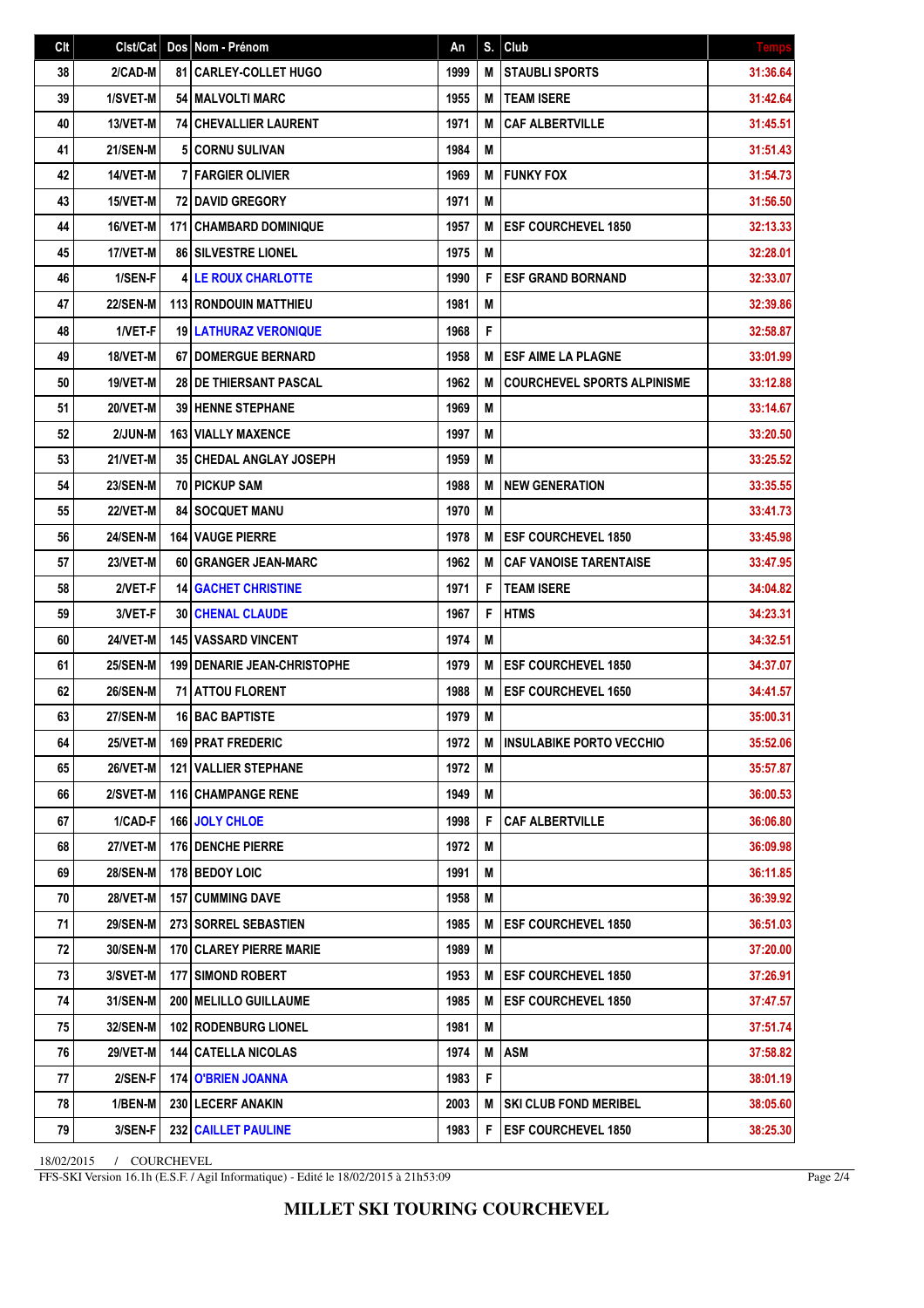| Clt | Clst/Cat        | Dos Nom - Prénom                  | An   | S. | Club                               | <b>Temps</b> |
|-----|-----------------|-----------------------------------|------|----|------------------------------------|--------------|
| 80  | 33/SEN-M        | <b>168 PINET FREDERIC</b>         | 1977 | M  |                                    | 38:32.11     |
| 81  | 30/VET-M        | <b>115 JUGAND SYLVAIN</b>         | 1972 | M  |                                    | 38:32.63     |
| 82  | <b>34/SEN-M</b> | 259 BOUVIER JOSSELIN              | 1989 | М  | <b>ESF COURCHEVEL 1850</b>         | 38:46.09     |
| 83  | <b>35/SEN-M</b> | <b>112 CHARDON CEDRIC</b>         | 1981 | M  | <b>ESF COURCHEVEL 1850</b>         | 38:50.27     |
| 84  | 31/VET-M        | <b>167 BONIO ALAIN</b>            | 1956 | M  |                                    | 38:55.80     |
| 85  | 3/CAD-M         | <b>198 CHEVALLIER MATHIS</b>      | 1999 | M  | <b>CAF ALBERTVILLE</b>             | 38:58.48     |
| 86  | 4/SEN-F         | <b>195 POMMAT STEPHANIE</b>       | 1976 | F  |                                    | 39:02.58     |
| 87  | 3/JUN-M         | <b>140 CHARDON BASTIEN</b>        | 1997 | M  |                                    | 39:13.11     |
| 88  | 1/ESP-F         | <b>192 GUILLERMO CHARLOTTE</b>    | 1994 | F  | <b>ESF COURCHEVEL 1850</b>         | 39:26.62     |
| 89  | 32/VET-M        | <b>120   MACKAY CHARLES</b>       | 1961 | M  |                                    | 39:29.00     |
| 90  | 33/VET-M        | <b>147   PACHOUD DENIS</b>        | 1959 | M  | <b>CAF CHAMBERY</b>                | 39:36.59     |
| 91  | 34/VET-M        | 111 ALLEMOZ JACQUES               | 1969 | M  |                                    | 40:01.53     |
| 92  | 4/VET-F         | <b>148 BARTNICKI MIREILLE</b>     | 1970 | F  | <b>CAF ALBERTVILLE</b>             | 40:10.42     |
| 93  | 4/CAD-M         | 150 ALLEMOZ THEO                  | 1999 | M  |                                    | 40:13.53     |
| 94  | 5/CAD-M         | <b>240 JUGAND HUGO</b>            | 2000 | M  |                                    | 40:36.10     |
| 95  | 35/VET-M        | <b>151 ROZIERE CEDRICK</b>        | 1974 | M  |                                    | 41:43.22     |
| 96  | 4/JUN-M         | <b>119 CHAMIOT-CLERC LUCAS</b>    | 1997 | M  | <b>CAF ALBERTVILLE</b>             | 41:45.00     |
| 97  | 5/VET-F         | <b>156 SETIEY LAURENCE</b>        | 1968 | F  |                                    | 41:56.84     |
| 98  | 36/VET-M        | <b>154 BLANC YVES</b>             | 1969 | M  | <b>ESF COURCHEVEL 1650</b>         | 42:15.61     |
| 99  | 6/VET-F         | <b>142 VIANNEY-LIAND LAURENCE</b> | 1962 | F  |                                    | 42:16.29     |
| 100 | 2/CAD-F         | <b>141 DAVID CLEMENCE</b>         | 2000 | F  |                                    | 42:24.19     |
| 101 | 5/SEN-F         | <b>206 FRANCHINO MIREILLE</b>     | 1979 | F  | <b>COURCHEVEL SPORTS ALPINISME</b> | 42:26.01     |
| 102 | 37/VET-M        | <b>172 BENOIT FERDI</b>           | 1967 | M  | <b>VEO 2000</b>                    | 42:37.46     |
| 103 | 38/VET-M        | 179 DURAND DIDIER                 | 1970 | M  |                                    | 42:45.39     |
| 104 | 39/VET-M        | 160 DALLA COSTA BRUNO             | 1956 | M  |                                    | 42:45.55     |
| 105 | 7/VET-F         | <b>193 ROBINSON LOUISE</b>        | 1966 | F  |                                    | 42:59.30     |
| 106 | 6/SEN-F         | <b>155 DRAPIER CLAIRE</b>         | 1979 | F  |                                    | 44:04.40     |
| 107 | 40/VET-M        | <b>265   MUGNIER PHILIPPE</b>     | 1959 | M  | <b>ESF COURCHEVEL 1850</b>         | 44:45.07     |
| 108 | <b>36/SEN-M</b> | 278 GILLIOT AMAURY                | 1991 | M  |                                    | 44:45.33     |
| 109 | 7/SEN-F         | <b>194   SETIEY VIOLAINE</b>      | 1977 | F  |                                    | 44:54.09     |
| 110 | 4/SVET-M        | 271 DE THIERSANT ERIGE            | 1942 | M  | <b>CAF VALLEE DE LA GRESSE</b>     | 44:58.51     |
| 111 | 8/VET-F         | <b>103 DILLENSEGER CATHY</b>      | 1972 | F  |                                    | 45:38.77     |
| 112 | 8/SEN-F         | <b>247   GEORGES CHLOE</b>        | 1980 | F  | <b>ESF COURCHEVEL 1850</b>         | 45:59.47     |
| 113 | 9/VET-F         | <b>158 HENRAS STEPHANIE</b>       | 1967 | F  | <b>ESF COURCHEVEL 1550</b>         | 46:14.19     |
| 114 | 3/CAD-F         | <b>242 FINANCE JULIETTE</b>       | 1999 | F  |                                    | 46:20.20     |
| 115 | 37/SEN-M        | <b>162 BLANC JEAN-PHILIPPE</b>    | 1978 | M  | <b>ESF COURCHEVEL 1650</b>         | 46:39.03     |
| 116 | <b>38/SEN-M</b> | <b>279   CHAMOUX JULIEN</b>       | 1982 | Μ  |                                    | 47:14.51     |
| 117 | 41/VET-M        | 104 RASTELLO CHRISTIAN            | 1956 | M  | <b>ESF MERIBEL</b>                 | 47:15.06     |
| 118 | 2/BEN-M         | 255 FLON MARIUS                   | 2005 | Μ  |                                    | 47:24.17     |
| 119 | 39/SEN-M        | <b>196 CAMBON ALESSANDRO</b>      | 1979 | M  | <b>NEW GENERATION</b>              | 47:28.71     |
| 120 | 40/SEN-M        | <b>101 JOND GWENAEL</b>           | 1981 | M  |                                    | 47:29.51     |
| 121 | 42/VET-M        | 146 ANDRE REGIS                   | 1963 | M  |                                    | 47:34.00     |

18/02/2015 / COURCHEVEL

FFS-SKI Version 16.1h (E.S.F. / Agil Informatique) - Edité le 18/02/2015 à 21h53:09

Page 3/4